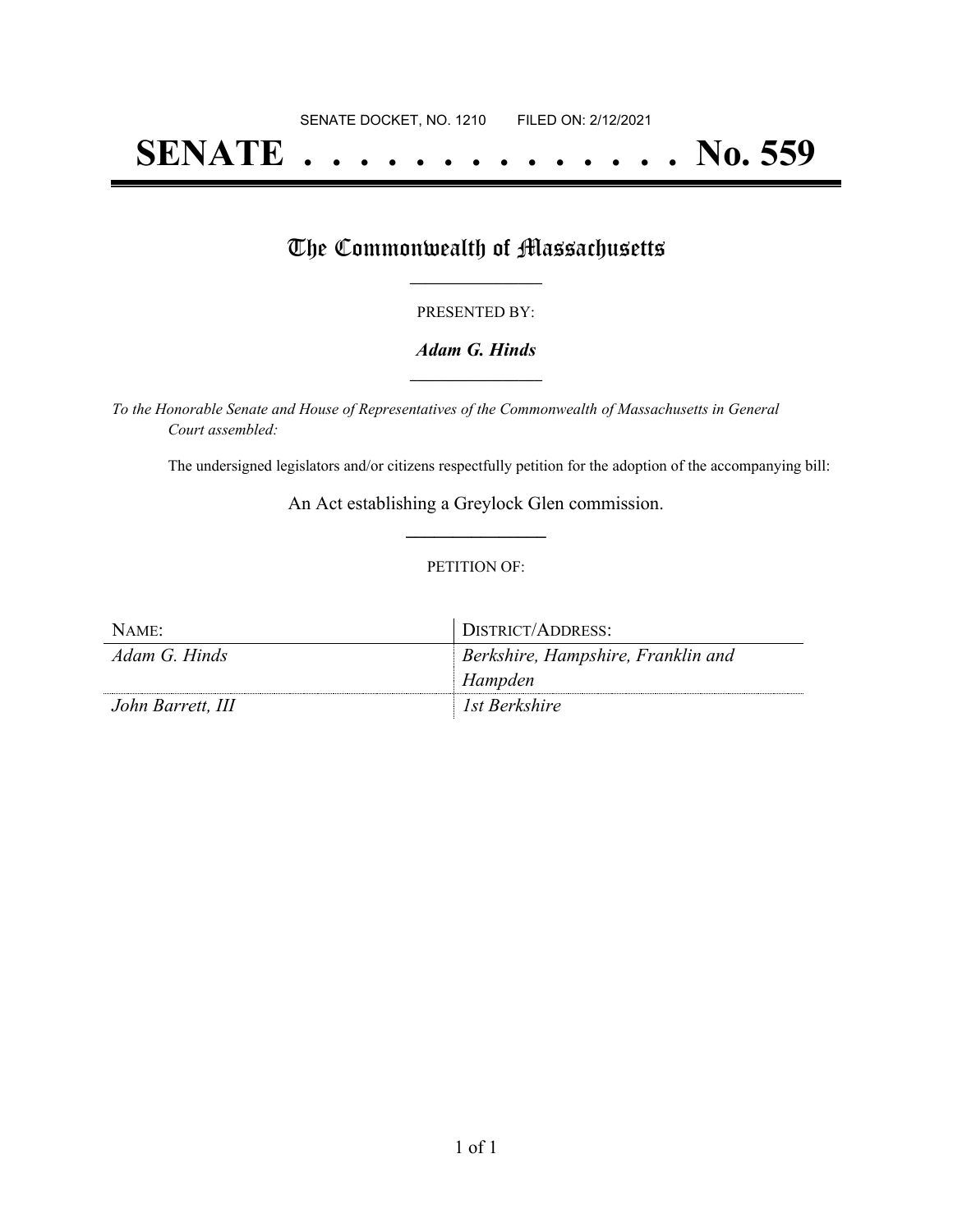# SENATE DOCKET, NO. 1210 FILED ON: 2/12/2021 **SENATE . . . . . . . . . . . . . . No. 559**

By Mr. Hinds, a petition (accompanied by bill, Senate, No. 559) of Adam G. Hinds and John Barrett, III (by vote of the town) for legislation to establish a Greylock Glen commission. Environment, Natural Resources and Agriculture.

### The Commonwealth of Massachusetts

**In the One Hundred and Ninety-Second General Court (2021-2022) \_\_\_\_\_\_\_\_\_\_\_\_\_\_\_**

**\_\_\_\_\_\_\_\_\_\_\_\_\_\_\_**

An Act establishing a Greylock Glen commission.

Be it enacted by the Senate and House of Representatives in General Court assembled, and by the authority *of the same, as follows:*

| $\mathbf{1}$ | SECTION 1. For purposes of implementing Section 2, the following terms shall, unless        |
|--------------|---------------------------------------------------------------------------------------------|
| 2            | the context clearly otherwise requires, have the following meanings:                        |
| 3            | "Commission," the Greylock Glen commission as established in Section 2 shall serve as       |
| 4            | an assignee of the town of Adams, the assignor, as the new master tenant of parcels of land |
| 5            | designated in the master lease;                                                             |
| 6            | "DCAMM," Department of Capital Asset Management and Maintenance;                            |
| 7            | "DCR," the Department of Conservation and Recreation;                                       |
| 8            | "Greylock Glen," parcels of land of the commonwealth, as designated in chapter 676 of       |
| 9            | the acts of 1985 authorizing DCAMM and DCR to acquire said parcels, located off west        |
| 10           | mountain road and gould road in the town of Adams near the mount greylock state reservation |
| 11           | for general recreation purposes; as authorized in said chapter, DCAMM and DCR may dispose   |
|              |                                                                                             |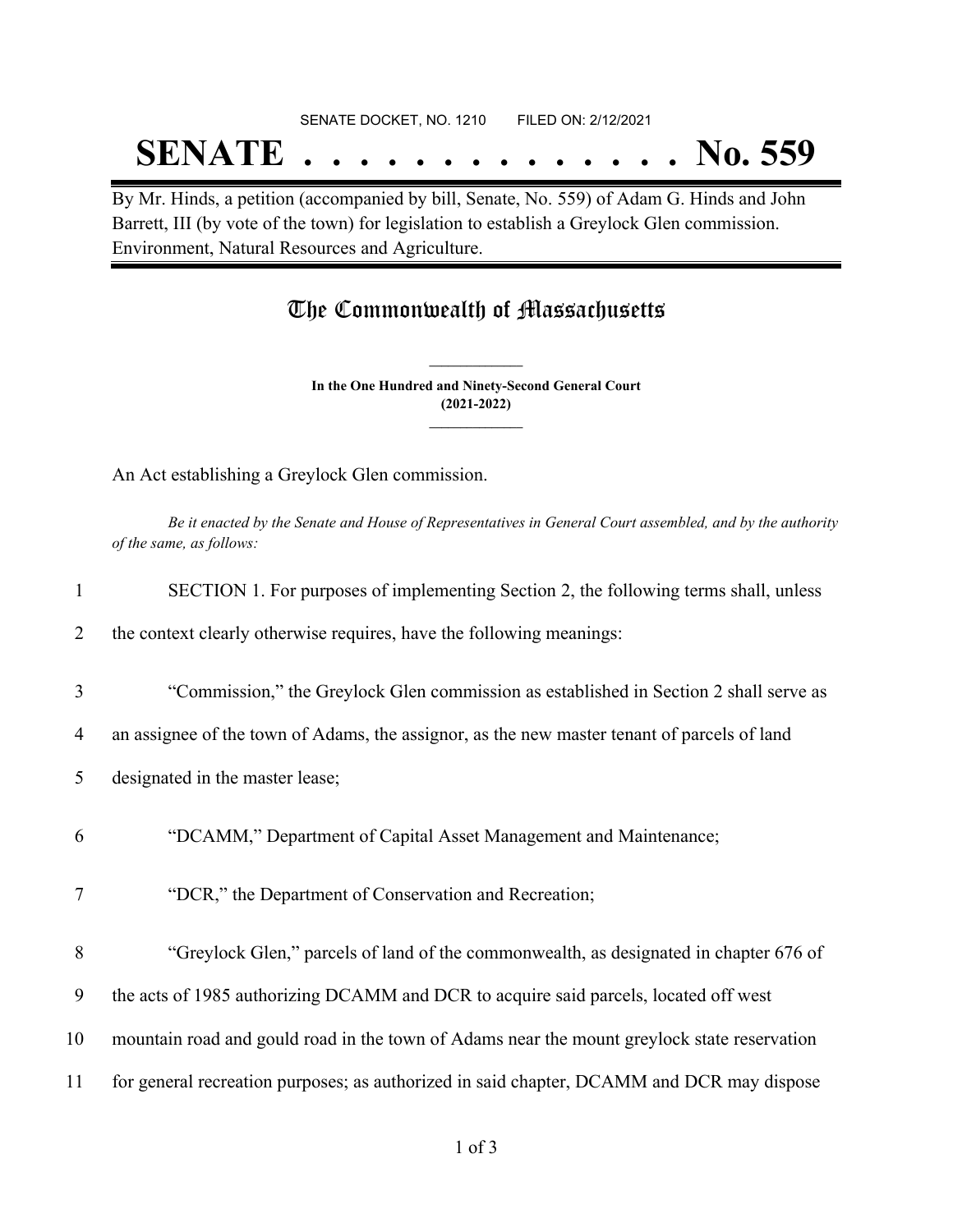| 12 | of the property for general recreational purposes and for the development of the residential and   |
|----|----------------------------------------------------------------------------------------------------|
| 13 | commercial facilities and improvements thereon of which the commissioner of DCR deems              |
| 14 | appropriate for successful redemption of those purposes;                                           |
| 15 | "Master landlord," collectively DCAMM and DCR;                                                     |
| 16 | "Master lease," a mutual agreement dated as October 17, 2014 and on file with DCR and              |
| 17 | DCAMM, entitled "master lease", between the commonwealth acting by and through DCAMM               |
| 18 | in consultation with DCR and the town of Adams for purposes of leasing certain parcels of land     |
| 19 | consisting of approximately 138.482 acres in the aggregate at the Greylock Glen, as designated     |
| 20 | on page 6 in section 2 of the master lease;                                                        |
| 21 | "Master tenant," the town of Adams, serving as the assignor of the master lease to the             |
| 22 | commission.                                                                                        |
| 23 | SECTION 2. The town of Adams shall create, by vote of the board of selectmen, a                    |
| 24 | commission to act on behalf of the town as the new master tenant of parcels of land at the         |
| 25 | greylock glen as designated in the master lease for purposes of carrying out chapter 676 of the    |
| 26 | acts of 1985.                                                                                      |
| 27 | The commission shall enjoy all master tenant powers, rights, responsibilities, duties,             |
| 28 | interest in, and benefits of the master lease of which the town would have enjoyed relative to the |
| 29 | ownership, development and operation of project activities authorized or contemplated by the       |
| 30 | master lease. The commission shall be empowered to take all actions as appropriate and as          |
| 31 | permitted in the master lease for the purposes of implementing this act including, but not limited |
| 32 | to: entering into contracts; hiring of staff and personnel, consultants and managers; the          |
| 33 | acquisition and disposition of all forms of property and interests therein.                        |

of 3